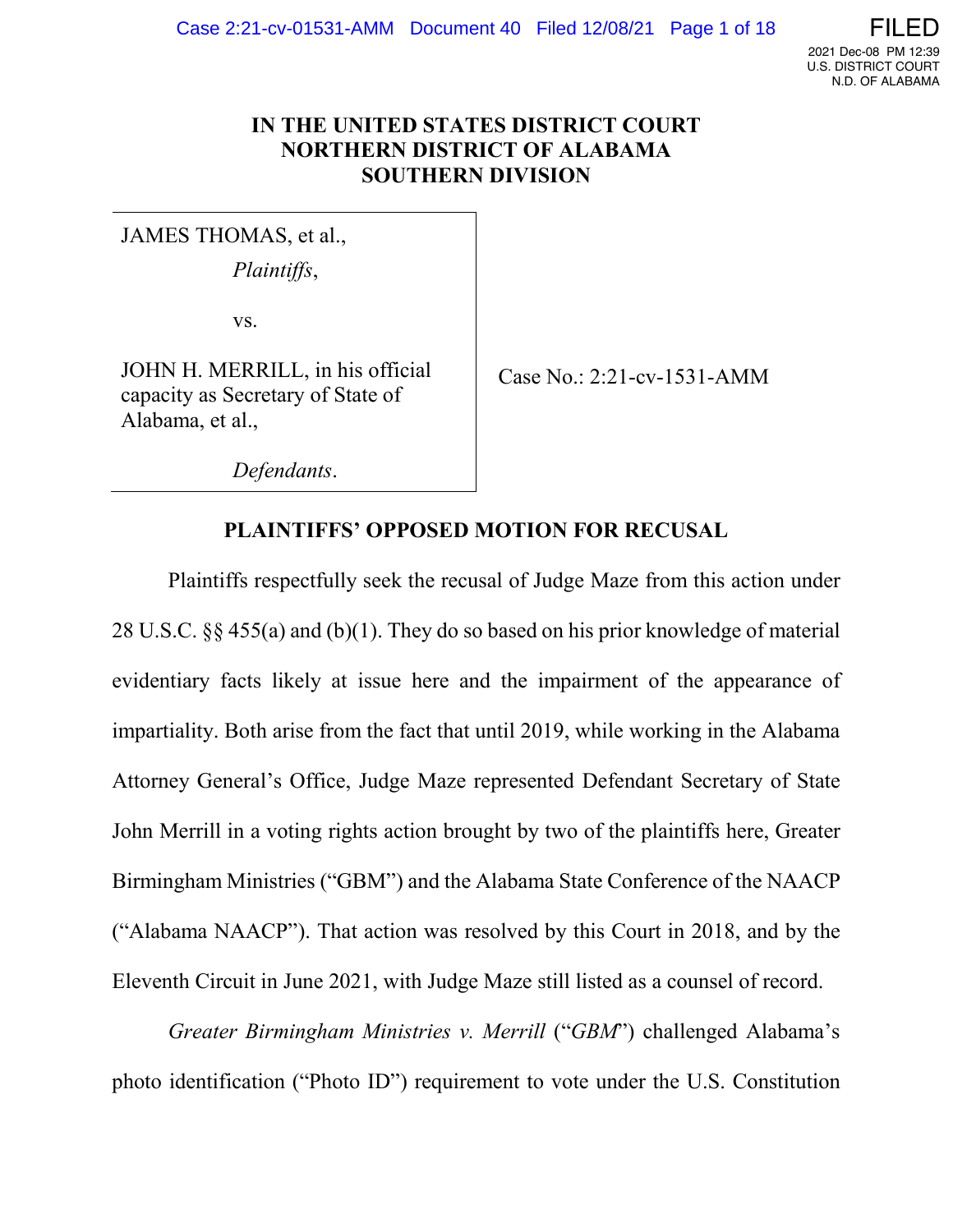and Section 2 of the Voting Rights Act ("VRA") and, like this action, Secretary Merrill was named as a defendant in his official capacity. As counsel for Secretary Merrill, Judge Maze defended Secretary Merrill's deposition and deposed the Alabama NAACP under Rule 30(b)(6) and its President, Benard Simelton, individually under Rule 30(b)(1). During these depositions, Judge Maze gained knowledge of evidentiary facts about the membership of the Alabama NAACP, which is relevant to potentially dispositive issues like standing. GBM's and the Alabama NAACP's standing were actively litigated in *GBM* and will likely be disputed in this case. Indeed, Secretary Merrill has repeatedly contested the standing of GBM, the Alabama NAACP, and other civil rights organizations in recent votingrelated cases. Judge Maze also deposed experts and attended depositions regarding voter turnout by race, analysis of racial polarization in voting, and how Alabama's historical pattern of discrimination manifests in its voting policies today. All of these inform legal issues the Court will be called upon to decide in this case.

Judge Maze's deposition of Mr. Simelton also involved tense exchanges about Mr. Simelton's and the Alabama NAACP's views of whether Secretary Merrill and those defending him harbored racial animus. Judge Maze also deposed Plaintiffs' expert, asking him about Alabama's racial history and its effect on current voting policies. These sensitive issues of race and discrimination in Alabama's recent voting-related policies are also present in the instant case involving the same parties.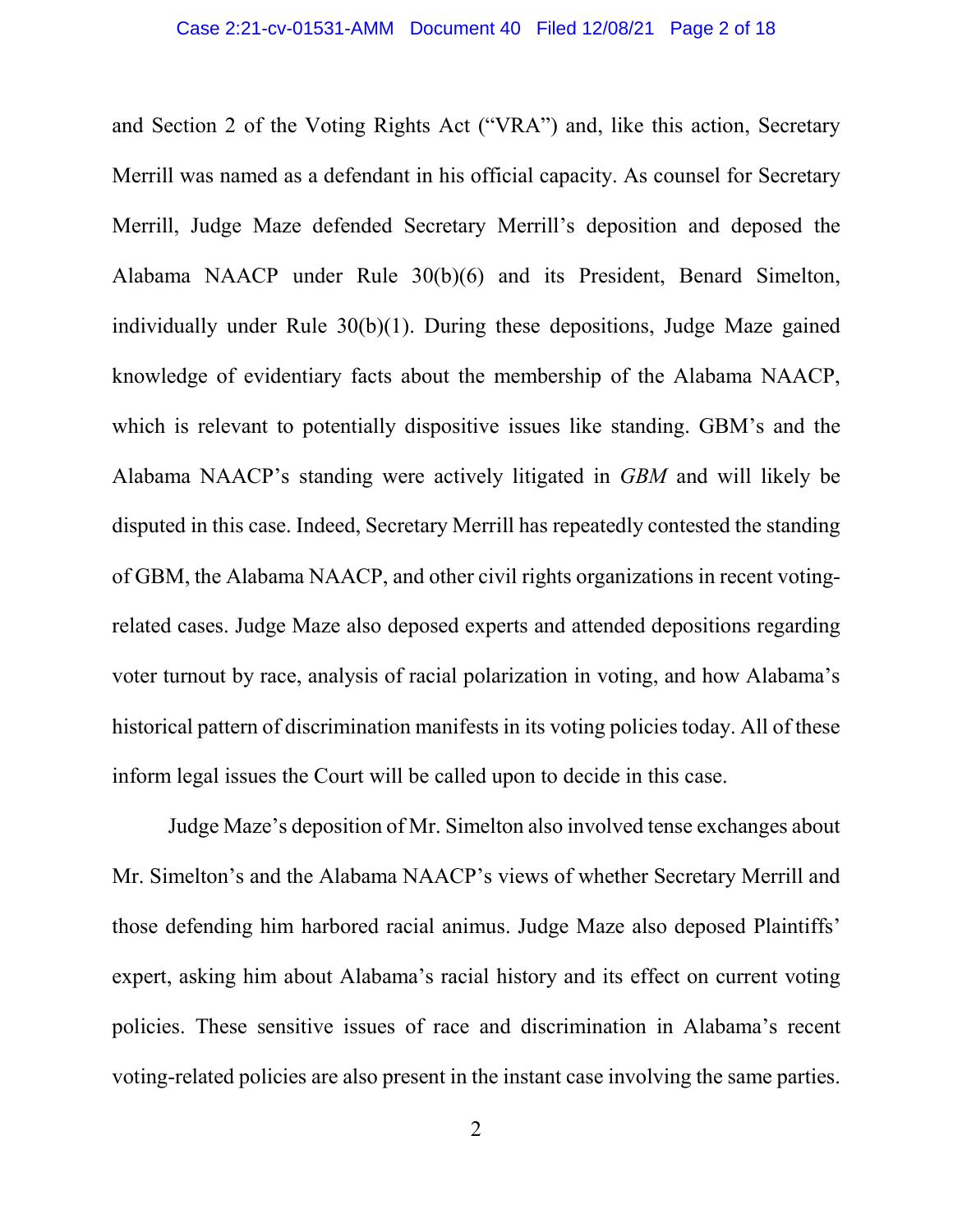Dr. M.V. "Trey" Hood III is a material witness in this case given his role in analyzing racial polarization in voting in certain areas of Alabama for state legislative redistricting purposes. Dr. Hood worked directly with Judge Maze as one of Secretary Merrill's experts in *GBM*, and his work there may overlap with issues on which he will be questioned in this action. Plaintiffs' counsel has also been informed that Dr. Hood will serve as an expert on behalf of Secretary Merrill in the related action of *Milligan v. Merrill*, No. 2:21-cv-01530 (N.D. Ala.), and, therefore, Plaintiffs reasonably suspect that Dr. Hood may also serve as an expert in this case. Because Dr. Hood will serve as a fact and/or expert witness here, Judge Maze will be called upon to make judgements about the credibility, expertise, and analysis of an expert whom he and his colleagues recently worked closely with on similar issues.

Judge Maze also authored an amicus brief on behalf of the State's then-Governor in a Supreme Court case concerning Sections 4 and 5 of the VRA, in which he argued that "Alabama's modern governments have shown a great commitment to minority voting rights." Amicus Curiae Br. of the Hon. Bob Riley at 11, *Nw. Austin Municipal Utility Dist. No. 1 v. Holder*, No. 08-322 (U.S. Feb. 26, 2009). That proposition will be vigorously contested here. His urging of these positions, along with his role in *GBM*, could cause the reasonable observer to doubt whether Judge Maze can impartially adjudicate a case involving these parties about the role of Alabama's recent history of racial discrimination on its present voting-related laws.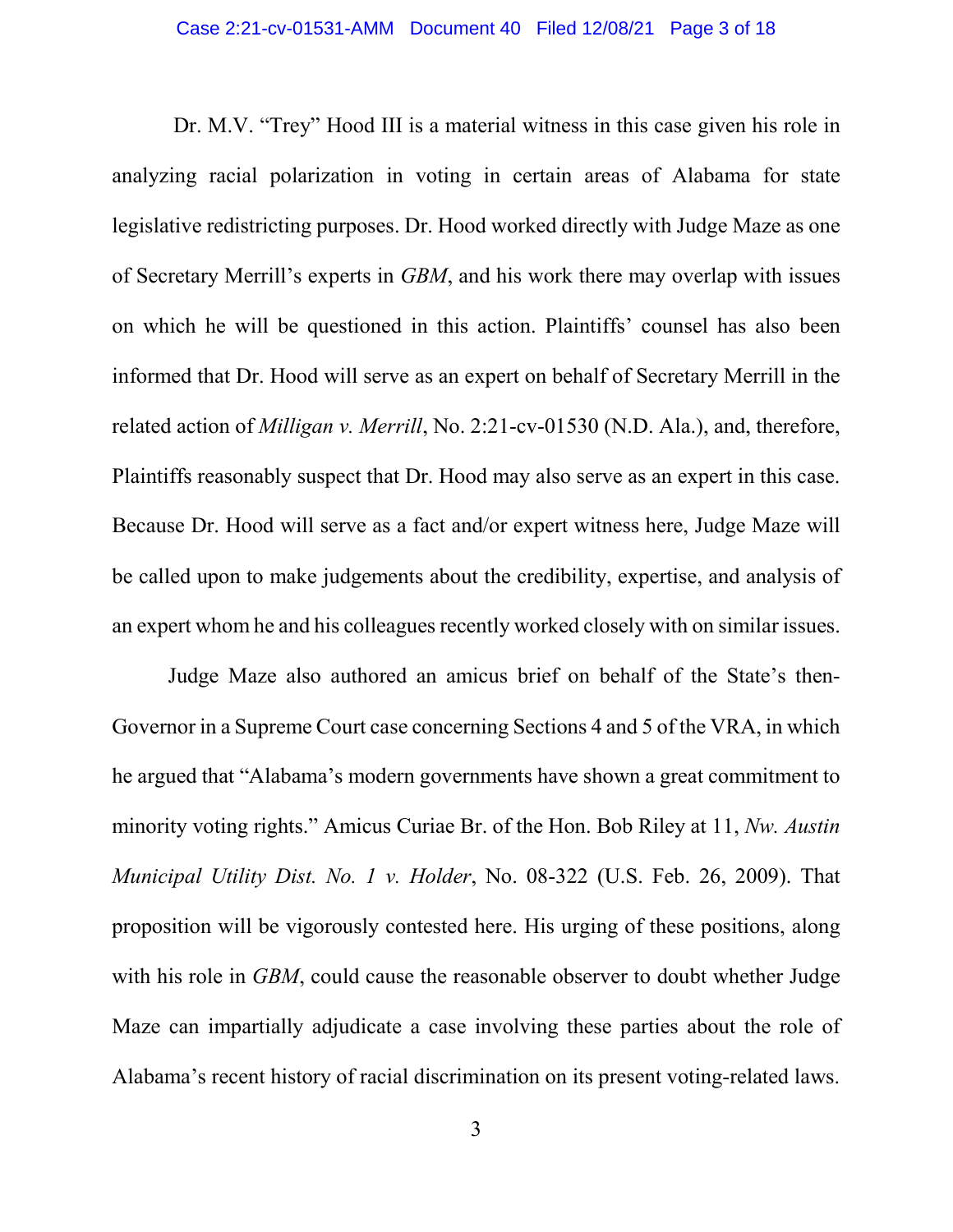Recusal is warranted here because of Judge Maze's actual conflict based on his extrajudicial knowledge of evidentiary facts likely to be disputed in this action and serious issues concerning the appearance of partiality.

### **STATEMENT OF THE FACTS**

In 2016, GBM and the Alabama NAACP challenged Alabama's photo ID law. Secretary of State Merrill was a defendant in that action, as he is here. *See generally Greater Birmingham Ministries v. Merrill*, 284 F. Supp. 3d 1253 (N.D. Ala. 2018), *aff'd sub nom. Greater Birmingham Ministries v. Sec'y of State for State of Ala.*, 992 F.3d 1299 (11th Cir. 2021), *reh'g en banc denied* 997 F.3d 1363 (11th Cir. 2021). The Alabama Attorney General's office represented Secretary Merrill. Judge Maze, then with the office, was a counsel of record in the case both at the district court level and on appeal. *See* Notices of Appearance, *GBM*, No. 2:15-cv-02193- LSC, ECF No. 138 (N.D. Ala. Jan. 13, 2017); No. 18-10151 (11th Cir. Feb. 5, 2018).

The *GBM* litigation lasted approximately five years and involved preliminary injunction proceedings, extensive discovery, and summary judgment briefing. Beyond the Alabama Photo ID law's constitutionality and compliance with the VRA, the parties contested a number of other issues in the case. The issues contested by Defendant Merrill included the standing of the Alabama NAACP and GBM, *see GBM*, 250 F. Supp. 3d 1238, 1242–43 (N.D. Ala. 2017), whether the plaintiffs could depose Secretary Merrill, *see generally GBM*, 321 F.R.D. 406 (N.D. Ala. 2017), and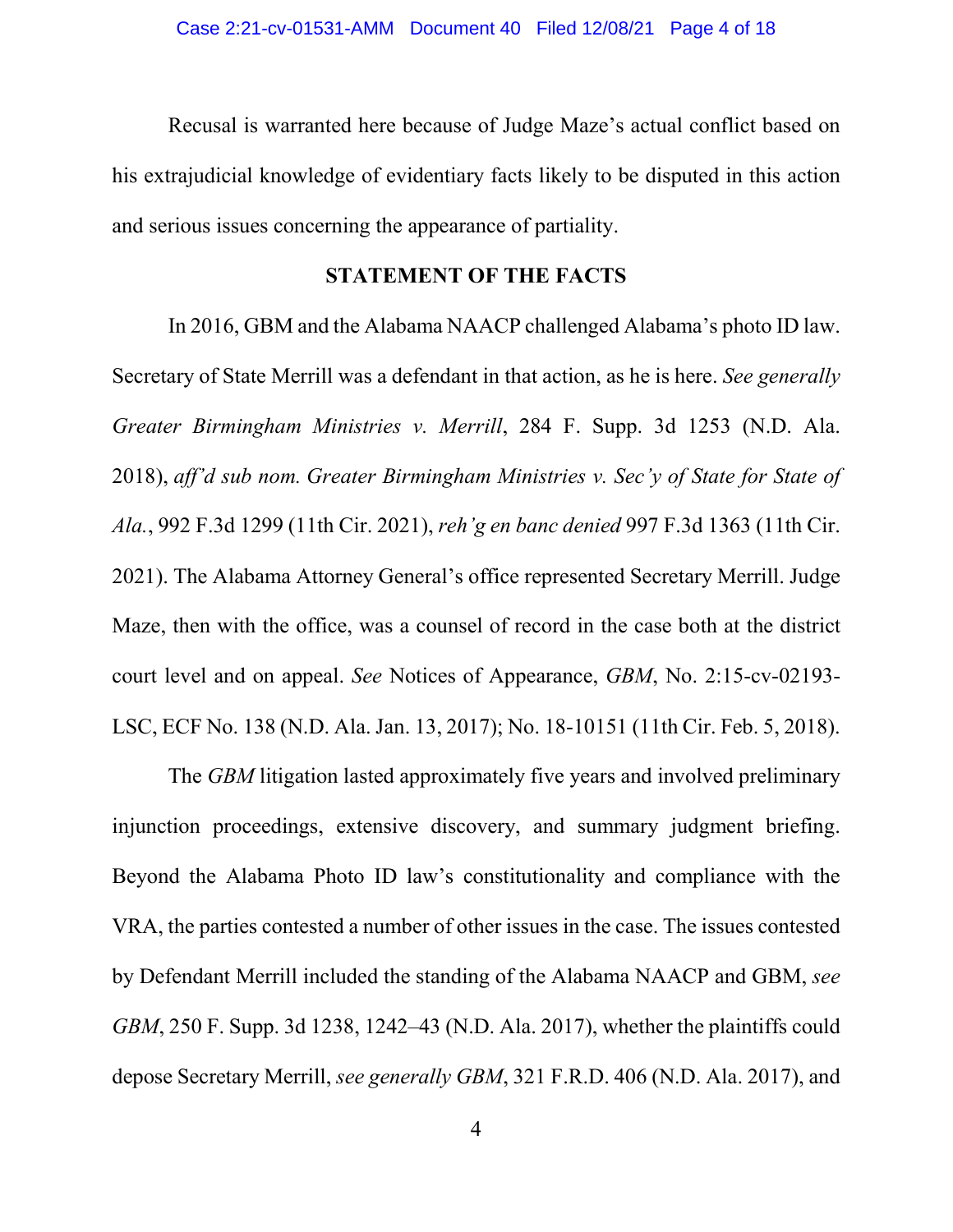#### Case 2:21-cv-01531-AMM Document 40 Filed 12/08/21 Page 5 of 18

discovery issues including work-product and legislative privilege, *see generally GBM*, No. 2:15-CV-02193-LSC, 2017 WL 2903197 (N.D. Ala. July 7, 2017).

In defending Secretary Merrill, Judge Maze and co-counsel resisted the plaintiffs' attempts to depose him, with the court allowing the deposition but limiting the time and scope. *GBM*, 321 F.R.D. 406 (N.D. Ala. 2017). Judge Maze defended the deposition, interposing objections to topics he asserted to be beyond the limits set by the Court. Merrill Dep. at 31–34, 38–39, 46–47, 51–52, 62, 100, 112, 117–18, 153, 168–70, 252–58 (Ex. A to Rosborough Decl.) Judge Maze also questioned Secretary Merrill at the deposition, *id.* at 265–86, including about disputes between Secretary Merrill and the Alabama NAACP President, *id.* at 281–83.

Judge Maze deposed the Alabama NAACP as well as its President, Benard Simelton, in *GBM*. In both depositions, he solicited answers concerning the organization's financials and membership. Alabama NAACP Dep. at 10–25, 30–32, 44–47; Simelton Dep. at 94–101, 127–28 (Exs. B and C to Rosborough Decl.). In Mr. Simelton's deposition, Judge Maze pressed him on a number of topics relating to racism in Alabama state government and its voting policies, including whether Attorney General Jeff Sessions harbored racist and white supremacist views, Simelton Dep. at 17–24, 32–33, and whether Defendant Merrill harbors such views, *id.* at 33–35. He also asked Mr. Simelton about whether Alabama's last redistricting process informed or affected his views about discriminatory intent regarding the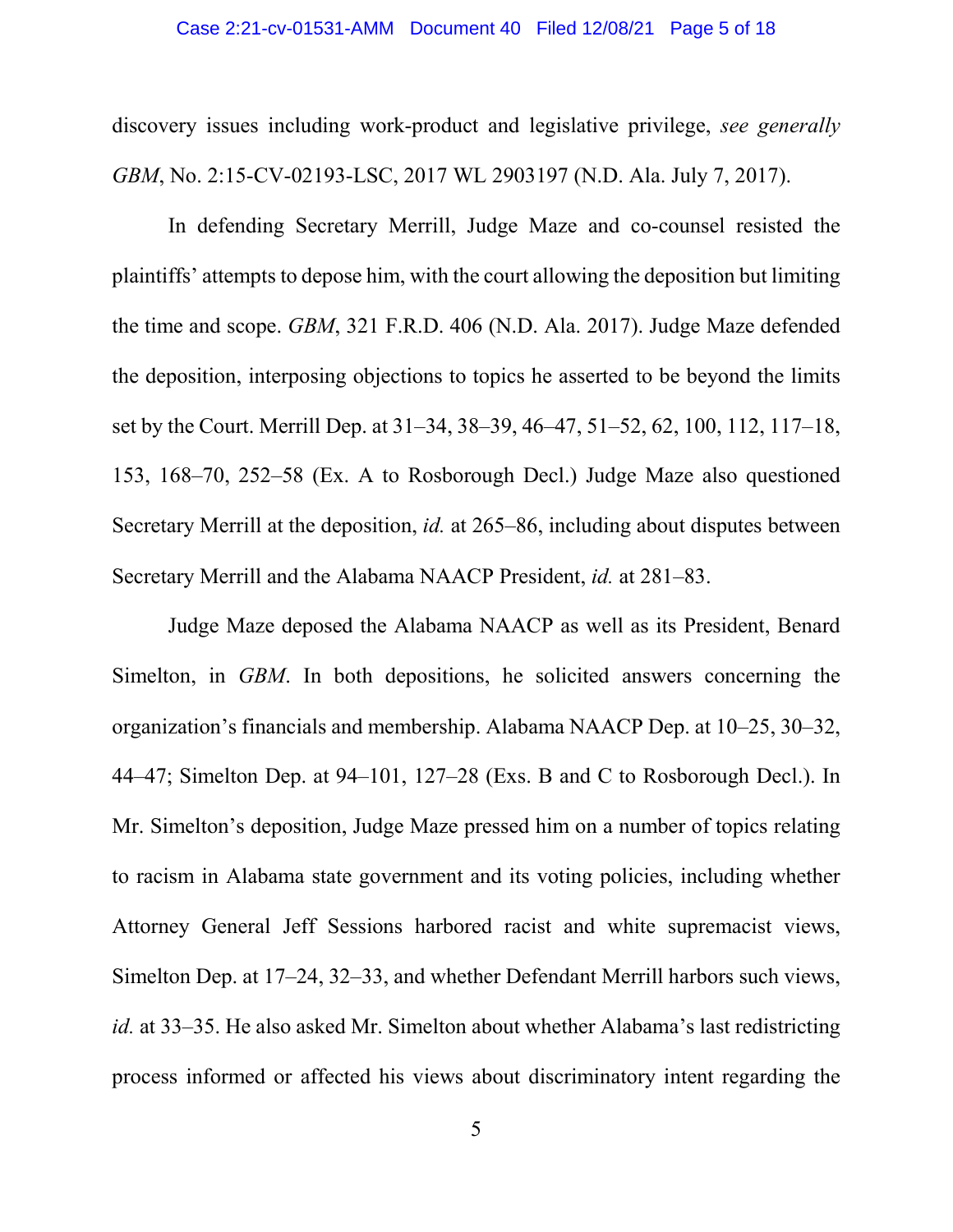Photo ID law. *Id.* at 167–70. The defendants also deposed GBM President Scott Douglas, and although Judge Maze did not attend, that deposition included testimony about GBM's membership and Mr. Douglas's views on Alabama's redistricting. Douglas Dep. at 49–50, 70–77, 153–55 (Ex. D to Rosborough Decl.). As Secretary Merrill's counsel, Judge Maze likely read that deposition testimony.

Plaintiffs in *GBM* also presented experts, including historian Dr. Morgan Kousser, who Judge Maze deposed, and political scientist Dr. Zoltan Hajnal, whose deposition Judge Maze attended. Dr. Hanjal's deposition involved questions about county-level voting turnout as linked to racial demographics, Hanjal Dep. at 21–25, 37–39 (Ex. E to Rosborough Decl.), and direct criticisms of defense expert Dr. Hood's opinions, *id.* at 126–48. Dr. Hood testified on rates of photo ID possession, among other things. *See GBM*, 284 F. Supp. 3d at 1269. Defendants' counsel in this case has indicated that Dr. Hood performed racial polarization analysis with respect to certain state legislative districts to advise Defendants Pringle and McClendon, making him an important witness in this litigation as well.

In Dr. Kousser's deposition, Judge Maze questioned him about whether Secretary Merrill harbored discriminatory intent in enforcing the law and whether Dr. Kousser believed that the lawyers who were defending Secretary Merrill, including Judge Maze, harbored such intent as well. Kousser Dep. at 24–27 (Ex. F to Rosborough Decl.). He further questioned Dr. Kousser as to whether "it's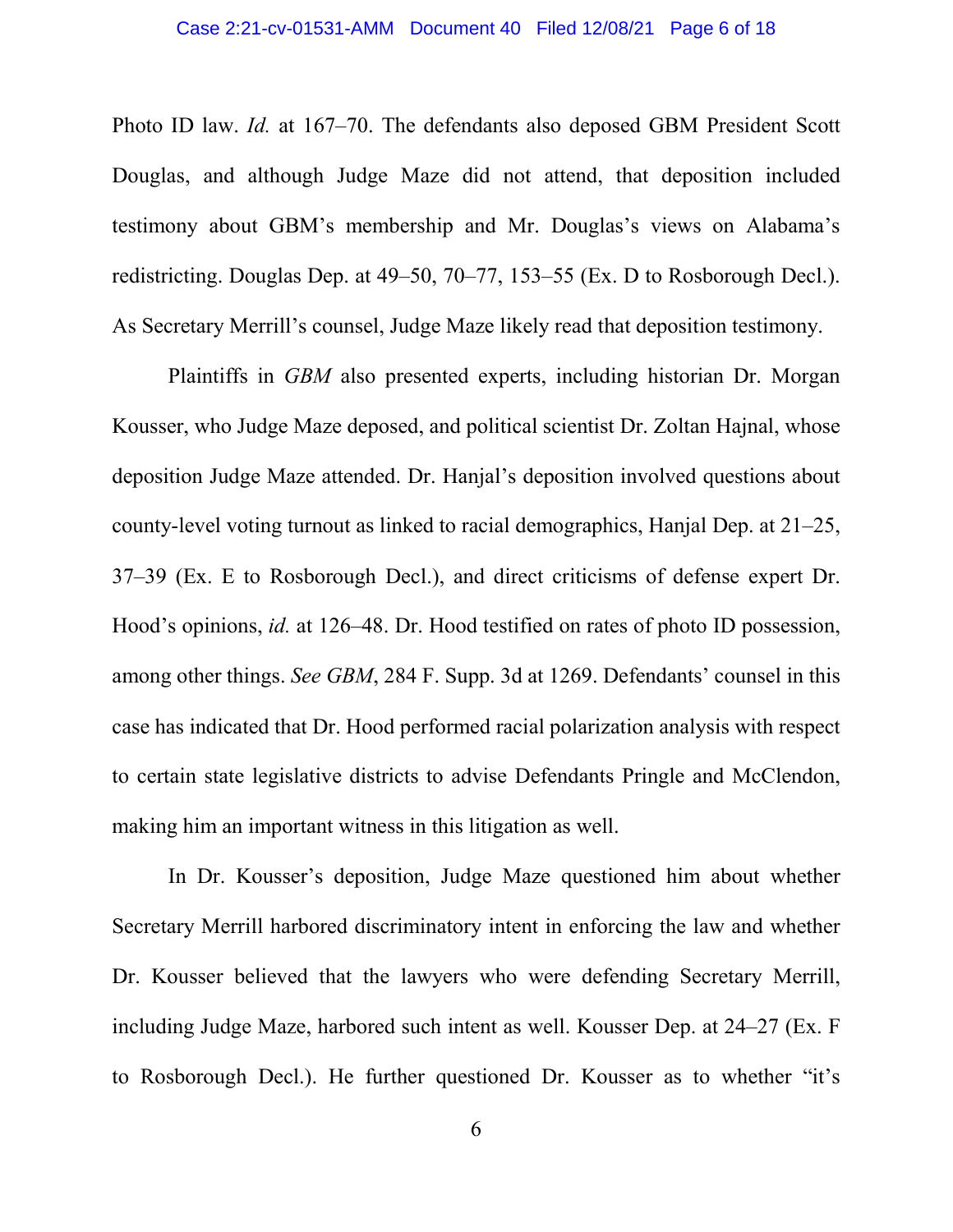#### Case 2:21-cv-01531-AMM Document 40 Filed 12/08/21 Page 7 of 18

appropriate or possible to set your view of Alabama in 1901 and 1965 aside when you are judging Alabama in 2011 and 2017," *id.* at 45, and what Alabama must do "to escape that history to the point where you can set aside 1901, 1965 when you're judging the intent of present day Alabama," *id.* at 46–47.

Judge Maze was also counsel of record to former Alabama Governor Riley as an amicus concerning the constitutionality of Sections 5 of the VRA. In that brief, he contended that Congress had "wrongly equated Alabama's modern government, and its people, with their Jim Crow ancestors," that Alabama's governments had shed their "abysmal voting rights record of the 1960's" and instead "have shown a great commitment to minority voting rights." Br. Amicus Curiae of the Hon. Bob Riley at 1, 3, 4, 11, *Nw. Austin Municipal Util. Dist. No. 1 v. Holder*, No. 08-322 (U.S. Feb. 26, 2009) (attached as Ex. G to Rosborough Decl.).

### **ARGUMENT**

Judges must recuse themselves if their "impartiality *might reasonably* be questioned," 28 U.S.C. § 455(a) (emphasis added), or if they have "personal knowledge of disputed evidentiary facts concerning the proceeding," 28 U.S.C. § 455(b)(1). A judge must consider the conflict "with regard to the overall case, not just his potential conflict for each separate issue or each stage of the litigation." *Murray v. Scott*, 253 F.3d 1308, 1310–11 (11th Cir. 2001). "[T]he benefit of the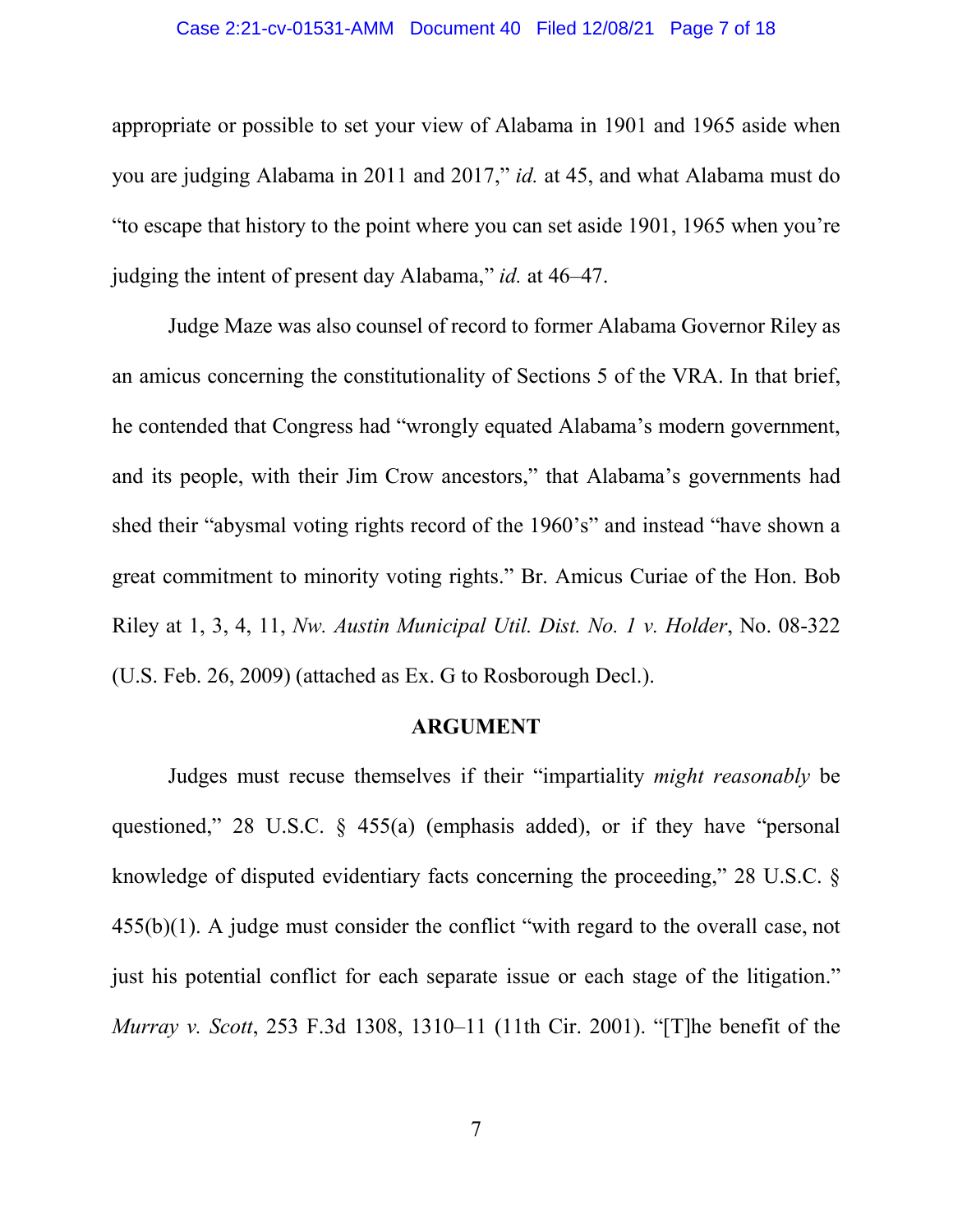doubt must be resolved in favor of recusal." *Id.* at 1310. Because either standard is sufficient to require recusal and both are met, Judge Maze's recusal is required.

## **I. Judge Maze Gained Personal Knowledge of Evidentiary Facts Likely to be Disputed in this Case as Counsel in Prior Litigation that Involved Many of the Same Parties and Overlapping Issues.**

Judges must recuse when they have "personal knowledge of disputed evidentiary facts concerning the proceeding." 28 U.S.C. § 455(b)(1). This standard "vitiates the carefully constructed rules of procedure and evidence that ensure deliberate, unbiased fact finding." *United States v. State of Alabama*, 828 F.2d 1532, 1546 (11th Cir. 1987). When this standard is met, "partiality is conclusively presumed, making recusal mandatory." *United States v. Scrushy*, 721 F.3d 1288, 1303 (11th Cir. 2013). Based on this standard, a "judge who previously served as counsel of record for a related case may be disqualified." *Murray*, 253 F.3d at 1312.

In *State of Alabama*, 828 F.2d 1532, the Eleventh Circuit considered whether Judge U.W. Clemon should have disqualified himself in a desegregation case involving Alabama colleges when he participated as a counsel in earlier school desegregation litigation in Alabama but took no part in the portion of the case involving colleges. Judge Clemon's representation in the prior case was "restricted to the representation of black high school principals in a race discrimination suit." *Id.* at 1545. Because the claims against higher education institutions took place during a time period relevant to the claims in the case he heard, however, the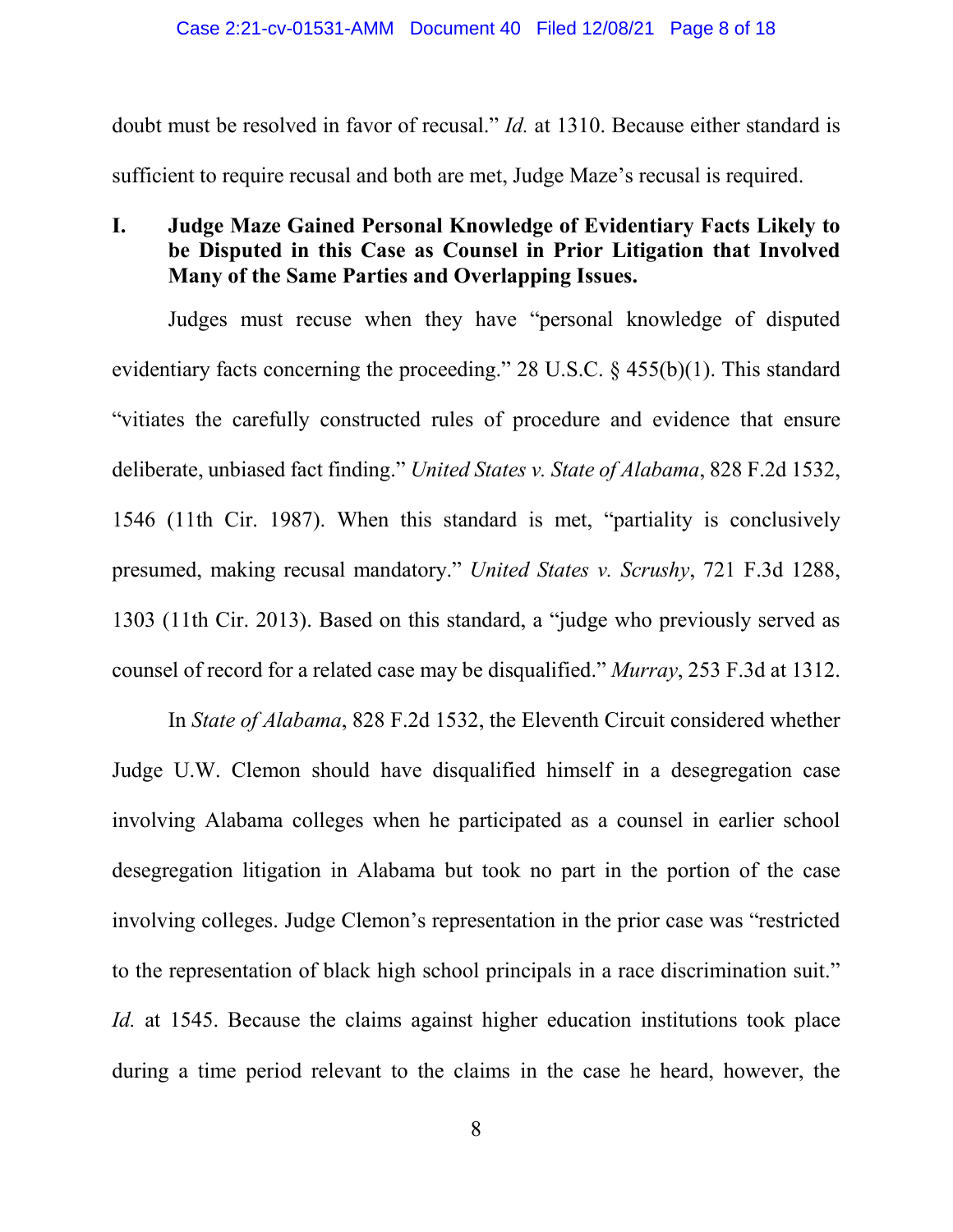Eleventh Circuit held that his "limited involvement . . . left Judge Clemon with knowledge of facts that were in dispute in the instant case," requiring recusal. *Id.*

Similarly, in *Murray*, the Eleventh Circuit held that Judge De Ment erred by not recusing himself from a case involving issues and parties he had been involved with years before taking the bench. 253 F.3d at 1312. Judge De Ment had been U.S. Attorney during litigation thirty-years prior involving the same company, and the plaintiffs argued that assertions made during that litigation about the nature of the company might become relevant in their case. *Id.* at 1313. Even though Judge De Ment could not "recall the specific facts about his involvement" in the 1970 litigation, the Eleventh Circuit held it was proper to presume knowledge of disputed evidentiary facts that "may potentially become an issue in the present litigation," requiring recusal even though three decades had passed. *Id.*

The likelihood that Judge Maze has knowledge of disputed evidentiary facts based on his prior role as counsel for a defendant here—on similar legal issues and until earlier this year—is even greater than in those cases. As in *Murray* and *State of Alabama*, *GBM* involved several factual and legal issues likely to recur in this litigation: (a) facts concerning the membership of the Alabama NAACP and GBM material to whether the organizations have associational standing; (b) the role of race in enacting voting-related policies in the last decade in Alabama; and (c) information about turnout and registration rates by race and county that affect analyses of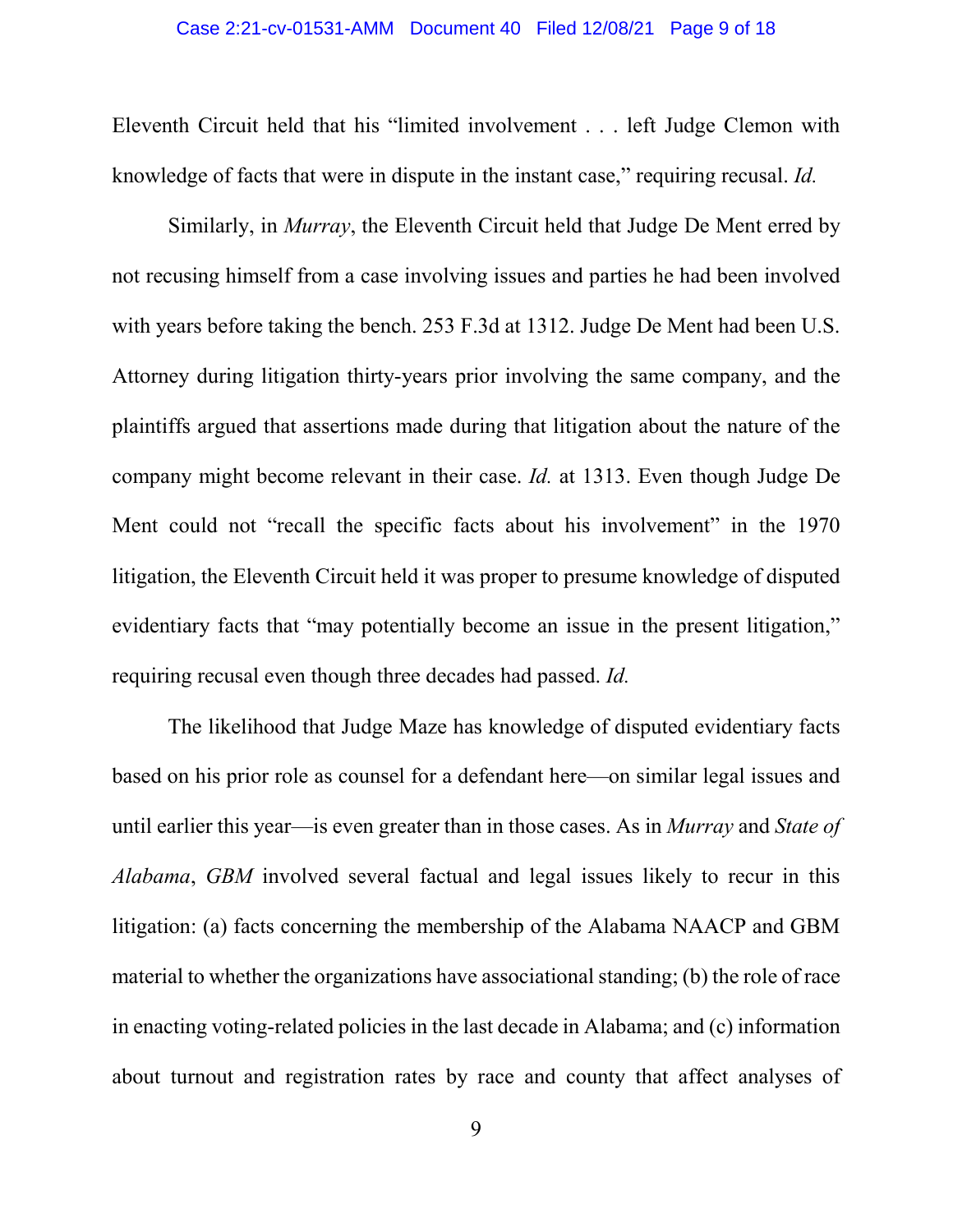#### Case 2:21-cv-01531-AMM Document 40 Filed 12/08/21 Page 10 of 18

whether a district drawn using race as the predominant factor was narrowly tailored to comply with the VRA. Unlike in *Murray* and *State of Alabama*, where mere involvement in the prior case without proclaimed knowledge of the disputed issues was sufficient to require recusal, Judge Maze's active participation in *GBM* gives him direct knowledge of all three of these areas of likely disputed evidentiary facts.

As to standing for the organizations, deposition testimony from the Alabama NAACP and GBM about their memberships will be relevant if Defendants challenge the associational standing of these plaintiffs. Judge Maze took the depositions of the Alabama NAACP and its President himself, giving him direct knowledge of those material evidentiary facts. Alabama and Secretary Merrill have repeatedly challenged the standing of organizational plaintiffs in voting actions and courts have assessed that standing *sua sponte* in others, making it likely that standing may emerge as an issue here as well. *See, e.g.*, *GBM*, 250 F. Supp. 3d 1238, 1242–43 (N.D. Ala. 2017) (ruling on challenge to associational and organizational standing); *Ala. State Conf. of NAACP v. State*, 264 F. Supp. 3d 1280, 1290 (M.D. Ala. 2017) (rejecting Alabama's argument against the Alabama NAACP's associational standing); *see also Ala. Legislative Black Caucus v. Alabama*, 575 U.S. 254, 268– 69 (2015) (reversing panel's *sua sponte* rejection of an organization's associational standing in racial gerrymandering action).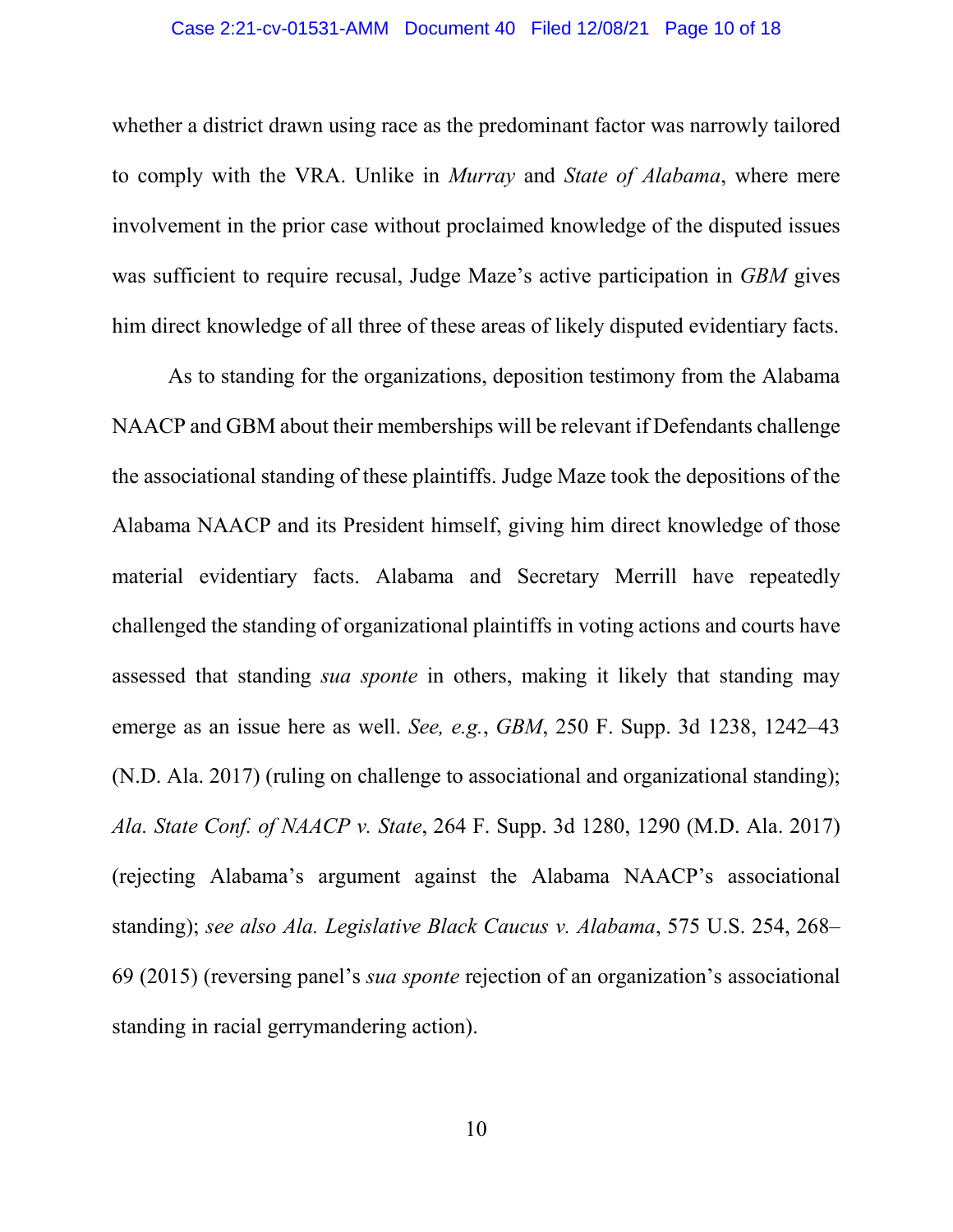As to the role of race and information about turnout and registration rates by race and county, Judge Maze solicited testimony from one of the plaintiffs' experts in *GBM* on this issue and attended a deposition where the latter facts were discussed. His knowledge of likely disputed evidentiary facts significantly exceeds the level of knowledge that required recusal in *Murray* and *State of Alabama*.

## **II. Judge Maze's Impartiality Might Reasonably be Questioned Given his Extensive Role as Counsel to Defendant Merrill and Opposing Plaintiffs in a Recent Voting Case.**

Section 455(a) provides that any federal judge "shall disqualify himself in any proceeding in which his impartiality might reasonably be questioned." 28 U.S.C. § 455(a). The purpose of this section "is to promote confidence in the judiciary by avoiding even the appearance of impropriety whenever possible." *Liljeberg v. Health Servs. Acquisition Corp.*, 486 U.S. 847, 865 (1988). Just the "appearance of impropriety," *see United States v. Davis*, 789 F. App'x 105, 111 (11th Cir. 2019), compels recusal even in the "total absence of any showing of actual bias," *In re Faulkner*, 856 F.2d 716, 721 (5th Cir. 1988).

Recusal is required under this standard whenever "an objective, disinterested, lay observer fully informed about the facts would entertain a significant doubt about the judge's impartiality." *Parker v. Connors Steel Co.*, 855 F.2d 1510, 1524 (11th Cir. 1988). This calls for an objective evaluation, "so that what matters is not the reality of bias or prejudice but its appearance." *Liteky v. United States*, 510 U.S. 540,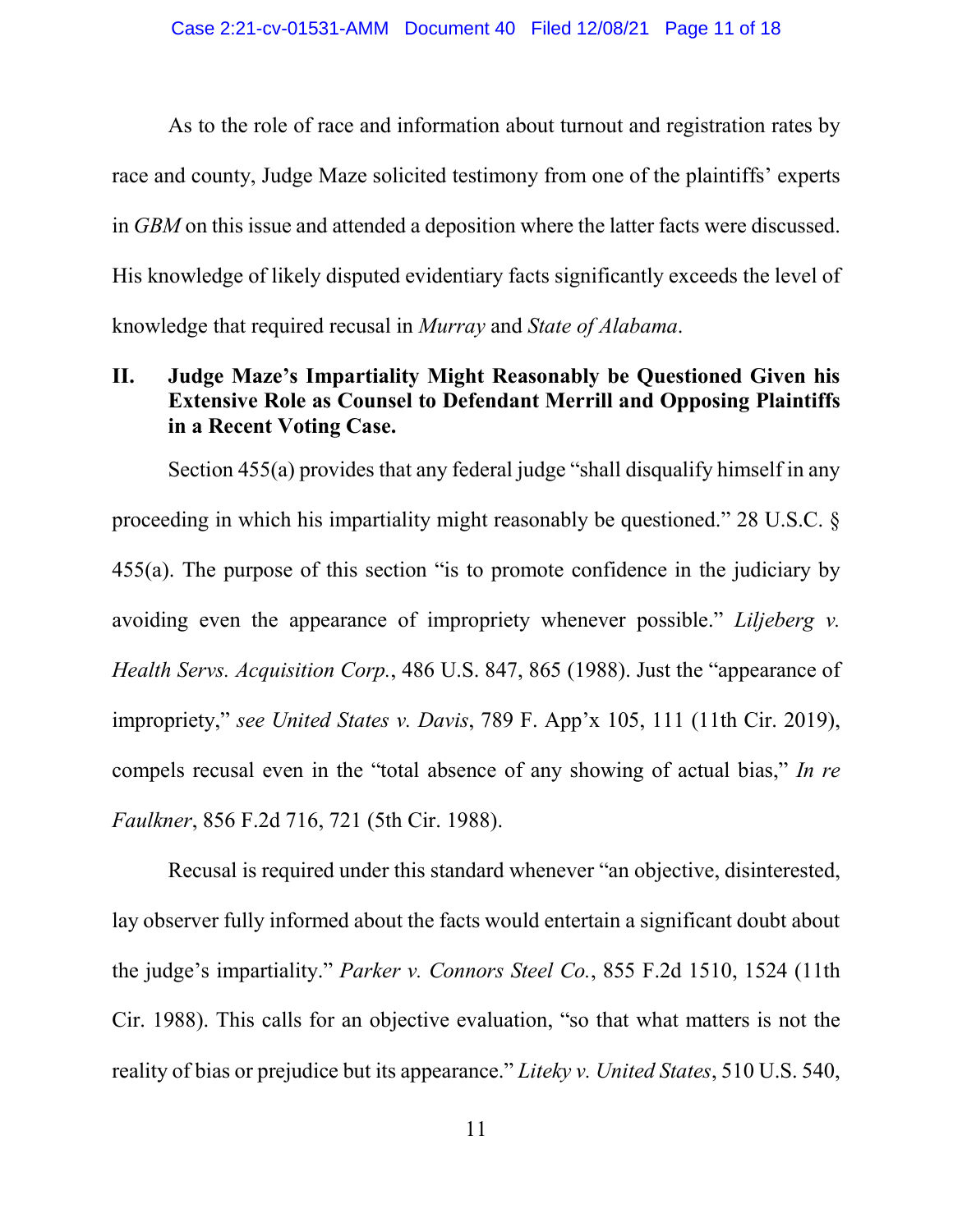#### Case 2:21-cv-01531-AMM Document 40 Filed 12/08/21 Page 12 of 18

548 (1994). The standard focuses on "what is revealed to the parties and the public, as opposed to the existence in fact of any bias or prejudice." *Hall v. Small Bus. Admin.*, 695 F.2d 175, 178–79 (5th Cir. 1983). If the judge "has any question about the propriety of his sitting in a particular case," the judge "should exercise his discretion in favor of disqualification." *Id.*

In *Parker*, the district court judge added a footnote to a summary judgment opinion crediting his law clerk for the clerk's review of discovery materials and assistance in determining whether issues of material fact existed. 855 F.2d at 1523. The judge also allowed the law clerk to hold a hearing with counsel without the judge present and report the hearing results back to the judge. *Id.* The law clerk was the son of a law firm partner whose firm represented one of the parties in the case, although the father was not himself involved. *Id.* The Eleventh Circuit held that the combination of the law clerk's father's membership in the firm representing a party and the judge publicly crediting the clerk with his work on the case and allowing him to hold a hearing "might cast doubt in the public's mind" on the judge's impartiality "and at a minimum these facts raise the appearance of impropriety." *Id.* at 1524. Thus, although the Eleventh Circuit found no actual bias, the possibility that the public could reasonably believe that the judge was not impartial required recusal.

Similarly, in *Preston v. United States*, 923 F.2d 731 (9th Cir. 1991), the district court judge's former law firm had represented an interested non-party to the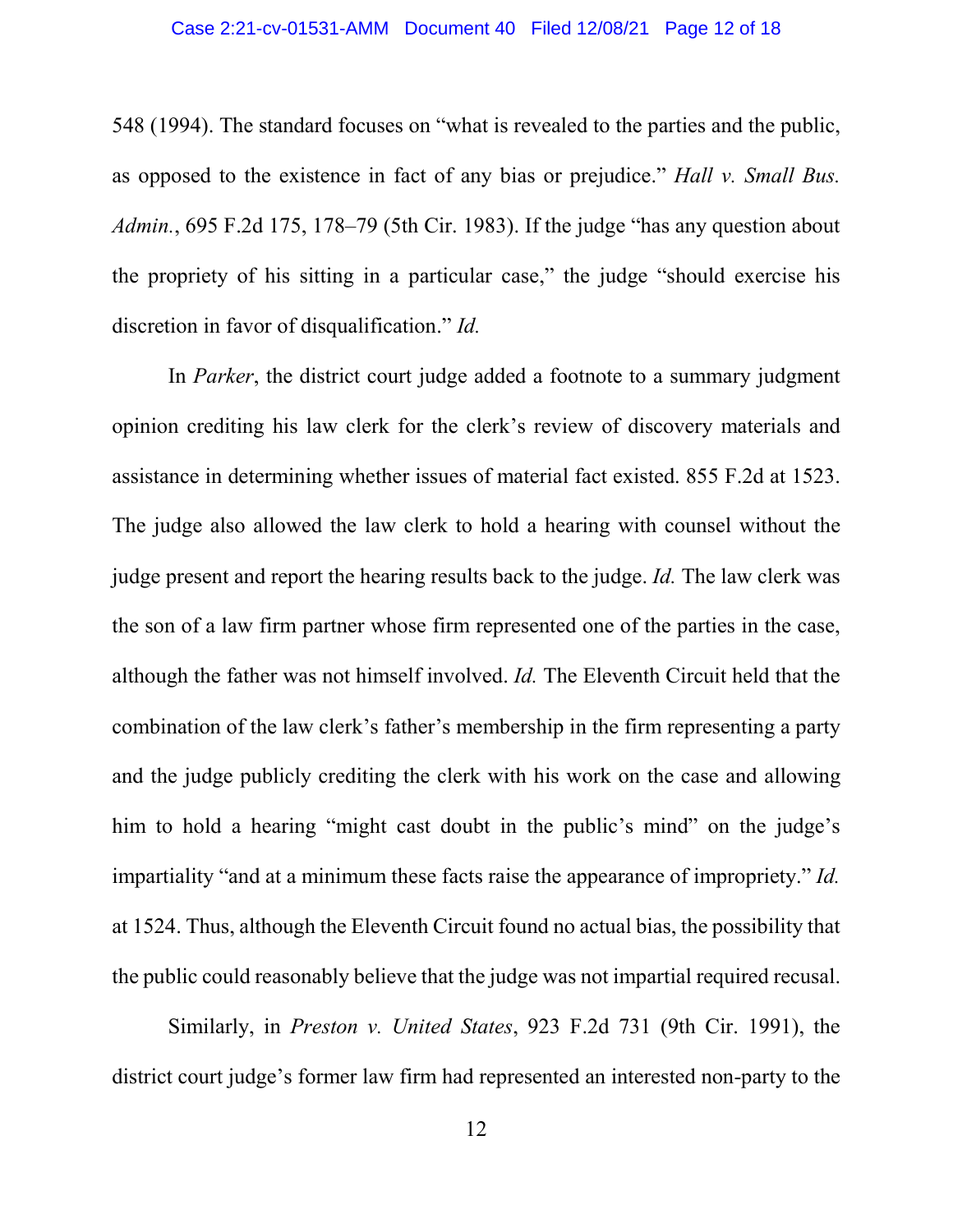#### Case 2:21-cv-01531-AMM Document 40 Filed 12/08/21 Page 13 of 18

wrongful death action. There, the judge's prior law firm represented an individual in objecting to a subpoena, during a deposition, and regarding another discovery motion. *Id.* at 734. The Ninth Circuit held that even though the judge himself had never worked on either of the cases and that his prior law firm's client "was not a named party to the suit," the focus must be on "whether the relationship between the judge and an interested party was such as to present a risk that the judge's impartiality in the case at bar might reasonably be questioned by the public." *Id.* at 734–35. The Ninth Circuit held that this "case generates such a risk" because of a contractual clause that could make the judge's former firm's client subject to an indemnification claim if the court had ruled against the government. *Id.* at 735.

Here, Judge Maze's role in the *GBM* litigation creates a greater risk of the public reasonably carrying significant doubts as to his impartiality than in the *Parker* and *Preston* cases, where courts found recusal to be required. In *Parker* and *Preston*, courts deemed reasonable a perception of partiality despite multiple degrees of separation between the judge and the source of the potential conflict—in the former, his law clerk's father's law firm was involved with the case, and in the latter, the judge's former law firm represented a non-party. In neither case was the judge directly involved. By contrast, Judge Maze played a direct, personal, and pivotal role in a lawsuit representing the lead defendant in the present case and against two of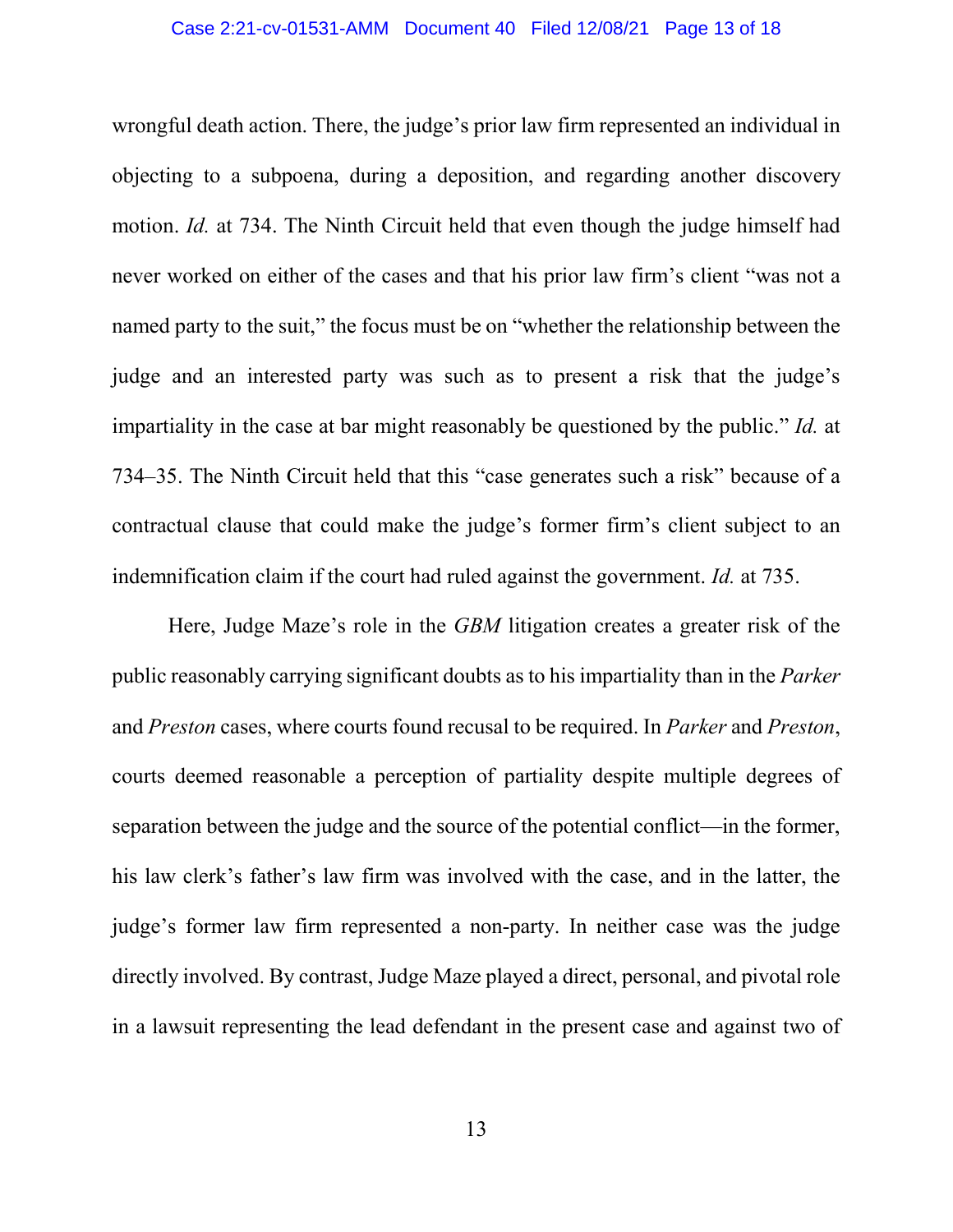#### Case 2:21-cv-01531-AMM Document 40 Filed 12/08/21 Page 14 of 18

the plaintiffs in the present case; issues in that lawsuit concerned the role of race in the voting-related policies of the State of Alabama—as this case does.

In *GBM*, Judge Maze participated in aspects of the case that would cause a lay observer to reasonably question whether his impartiality would be compromised by preconceived opinions concerning the parties and facts in this case. As an advocate, Judge Maze pressed NAACP President Simelton about whether he or the Alabama NAACP believed Secretary Merrill harbored racist and white supremacist views, and expressed skepticism that he had a basis for that conclusion. Simelton Dep. at 33–35. Judge Maze was acting as counsel to Secretary Merrill and not necessarily expressing his own views, but these exchanges raise the reasonable perception that he may approach these parties litigating adjacent issues with preconceived notions. Indeed, Judge Maze also questioned Mr. Simelton about Alabama's last redistricting cycle and his views about the legislature's intent in that effort as well. *Id.* at 167–70.

While his interactions in litigation-related proceedings in support of Secretary Merrill and against the Alabama NAACP may prove most significant, other aspects of the case are relevant too. One of Secretary Merrill's experts in *GBM*, Dr. Trey Hood, appears to be a significant witness for Defendants in this case given his analysis of racial polarization in voting in different state legislative districts. Assessing Dr. Hood's expertise, the validity of his analysis, and his credibility will be relevant in assessing whether race-predominant efforts to comply with the VRA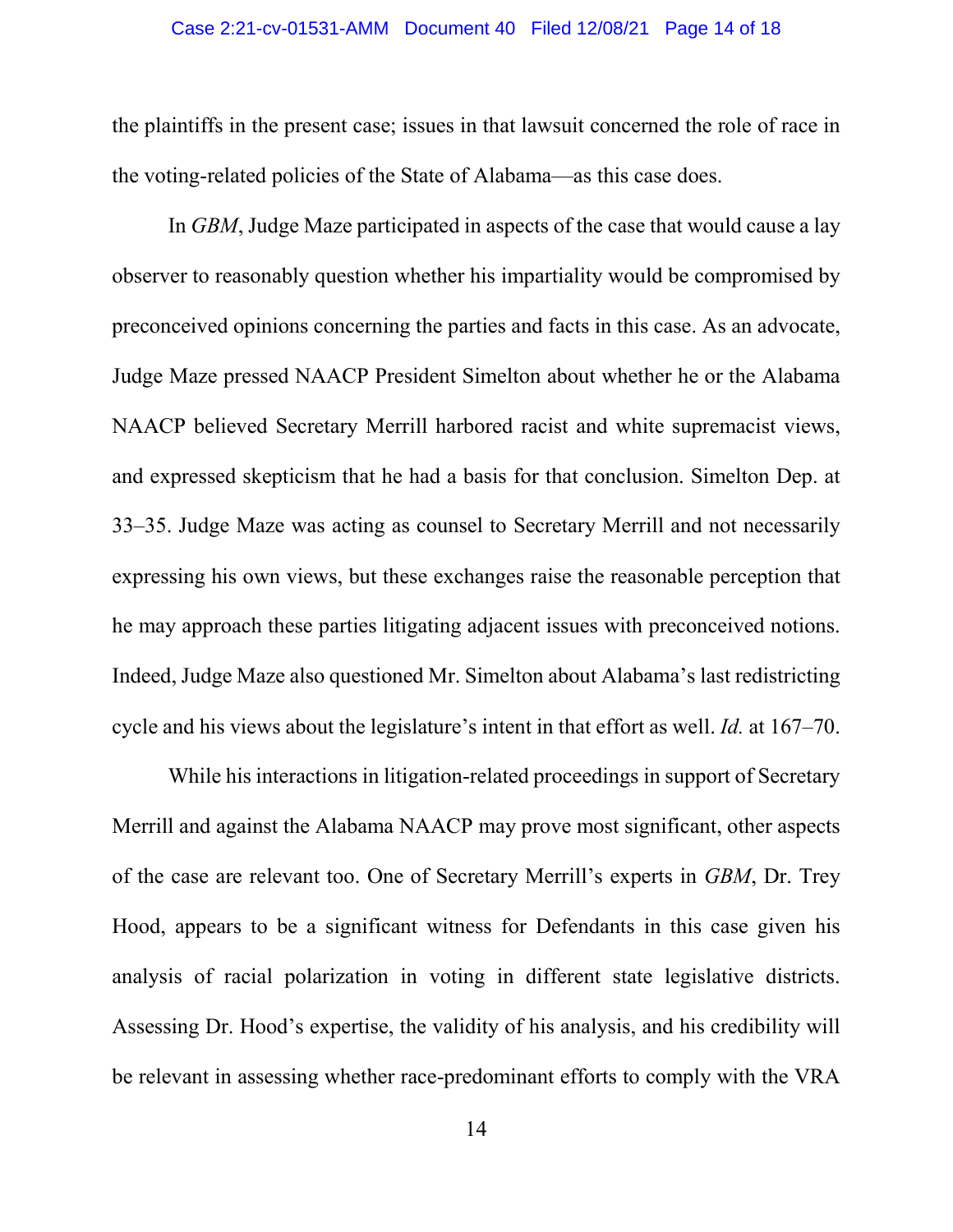#### Case 2:21-cv-01531-AMM Document 40 Filed 12/08/21 Page 15 of 18

in drawing districts were narrowly tailored. Having retained Dr. Hood as an expert on related issues involving some of the same parties raises the question of whether observers will believe that Judge Maze can judge his testimony impartially.

Judge Maze also pressed one of Plaintiffs' experts, Dr. Kousser, on whether Alabama's racial discrimination in the political process still bears any relevance to the present intent of state officials. Kousser Dep. at 45–47. Compounding this involvement, Judge Maze authored an amicus brief touting Alabama's "great commitment to minority voting rights" and castigating Congress for "wrongly equat[ing] Alabama's modern government . . . with their Jim Crow ancestors." Br. Amicus Curiae of the Hon. Bob Riley at 11, 1, *Nw. Austin Municipal Util. Dist. No. 1*. Judge Maze's position in that case as well as his persistent questioning of Dr. Kousser adds to a reasonable perception that he may have already formed a view of key facts related to Plaintiffs' claims here.

Judge Maze's direct and significant involvement representing one of the Defendants here and opposing two of the Plaintiffs alone raises significant doubts as to whether the public might reasonably doubt his impartiality.

### **CONCLUSION**

Because Judge Maze has knowledge of facts likely to be disputed in this case from an extrajudicial source, and because his involvement in *GBM* as counsel creates the appearance of partiality to a reasonable observer, his recusal is required here.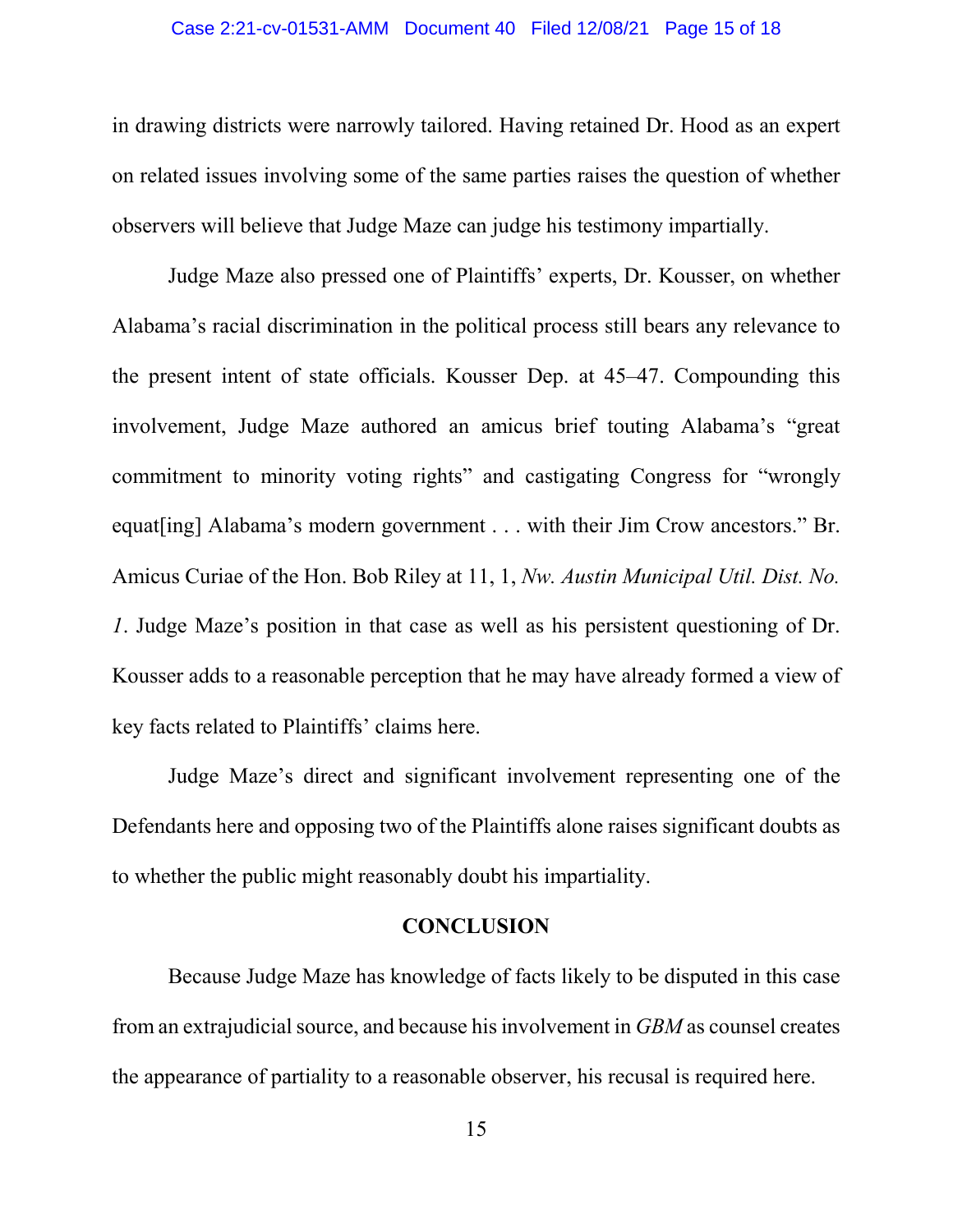DATED this 8th day of December 2021.

### /s/ *Sidney Jackson*

Sidney Jackson (ASB-1462-K40W) Nicki Lawsen (ASB-2602-C00K) WIGGINS, CHILDS, PANTAZIS, FISHER & GOLDFARB 301 19th Street North Birmingham, AL 35203 (205) 314-0500 sjackson@wigginschilds.com nlawsen@wigginschilds.com

Deuel Ross\* NAACP LEGAL DEFENSE & EDUCATIONAL FUND, INC. 700 14th Street N.W. Ste. 600 Washington, DC 20005 (202) 682-1300 dross@naacpldf.org

Leah Aden\* Stuart Naifeh\* Kathryn Sadasivan^ (ASB-517-E48T) NAACP LEGAL DEFENSE & EDUCATIONAL FUND, INC. 40 Rector Street, 5th Floor New York, NY 10006 (212) 965-2200 laden@naacpldf.org [snaifeh@naacpldf.org](mailto:snaifeh@naacpldf.org) [ksadasivan@naacpldf.org](mailto:ksadasivan@naacpldf.org)

Jessica L. Ellsworth\* Shelita M. Stewart\* HOGAN LOVELLS US LLP 555 Thirteenth Street, NW Washington, DC 20004

Respectfully submitted,

### */s/ Davin M. Rosborough*

Davin M. Rosborough\* Julie A. Ebenstein\* AMERICAN CIVIL LIBERTIES UNION FOUNDATION 125 Broad St. New York, NY 10004 (212) 549-2500 drosborough@aclu.org jebenstein@aclu.org

LaTisha Gotell Faulks (ASB-1279-I63J) Kaitlin Welborn\* AMERICAN CIVIL LIBERTIES UNION OF ALABAMA P.O. Box 6179 Montgomery, AL 36106-0179 (334) 265-2754 tgfaulks@aclualabama.org kwelborn@aclualabama.org

Caren E. Short (ASB-0646-P48N) Jack Genberg\* Liza Weisberg\* SOUTHERN POVERTY LAW CENTER PO Box 1287 Decatur, GA 30031 (404) 521-6700 caren.short@splcenter.org jack.genberg@splcenter.org liza.weisberg@splcenter.org

Michael Turrill\* Harmony R. Gbe\* HOGAN LOVELLS US LLP 1999 Avenue of the Stars Suite 1400 Los Angeles, CA 90067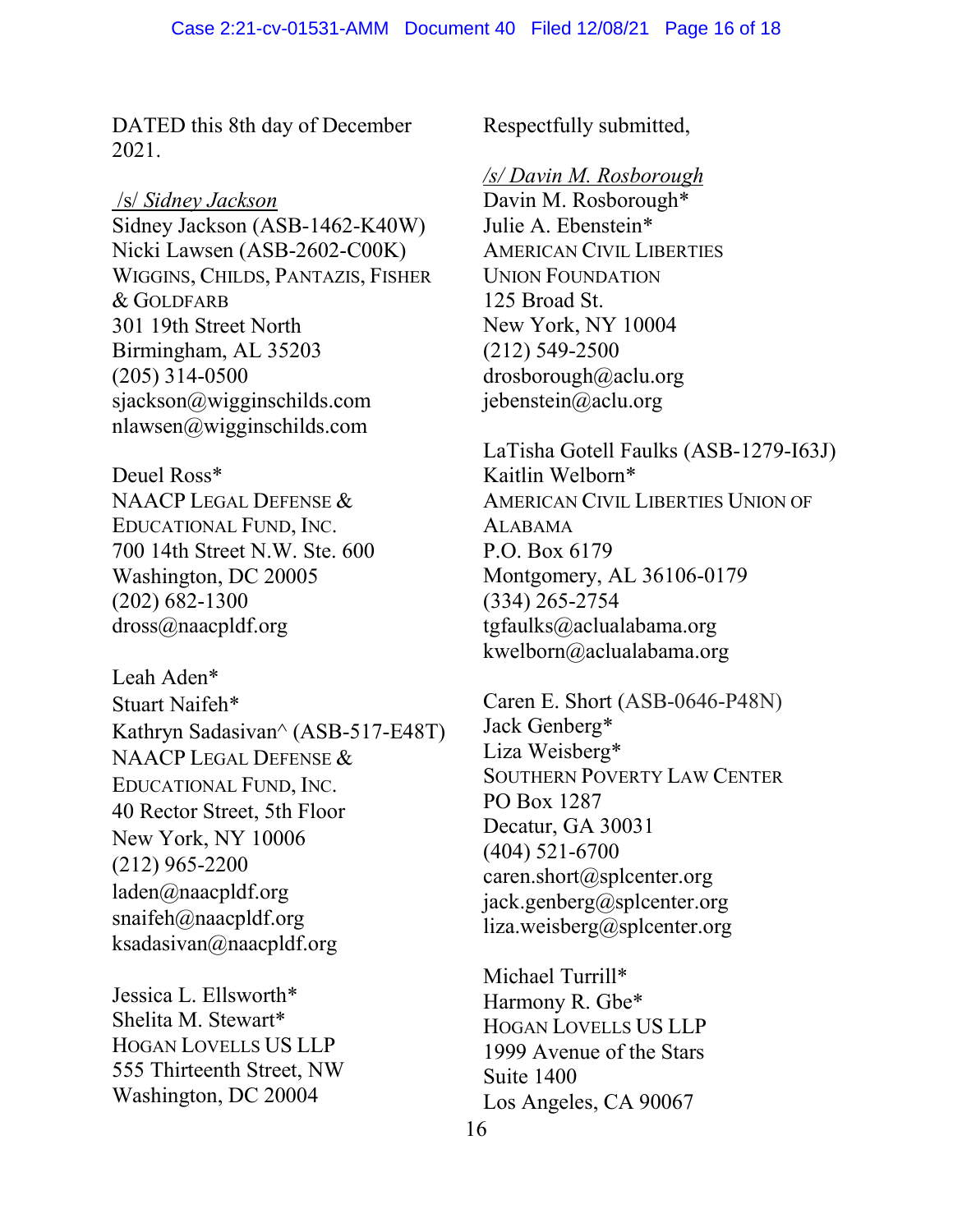(202) 637-5600 jessica.ellsworth@hoganlovells.com shelita.stewart@hoganlovells.com

David Dunn\* HOGAN LOVELLS US LLP 390 Madison Avenue New York, NY 10017 (212) 918-3000 david.dunn@hoganlovells.com (310) 785-4600 michael.turrill@hoganlovells.com harmony.gbe@hoganlovells.com

Blayne R. Thompson\* HOGAN LOVELLS US LLP 609 Main St., Suite 4200 Houston, TX 77002 (713) 632-1400 blayne.thompson@hoganlovells.com

## *Attorneys for Plaintiffs*

Janette McCarthy Wallace\*\* Anthony Ashton\* Anna-Kathryn Barnes\* NATIONAL ASSOCIATION FOR THE ADVANCEMENT OF COLORED PEOPLE (NAACP) 4805 Mount Hope Drive Baltimore, MD 21215 (410) 580-5777 jlouard@naacpnet.org aashton@naacpnet.org abarnes@naacpnet.org

*Attorneys for Plaintiff Alabama State Conference of the NAACP*

> \* Admitted *pro hac vice* \*\* Motion for admission *pro hac vice* pending or to be filed ^Request for admission to the Northern District of Alabama forthcoming